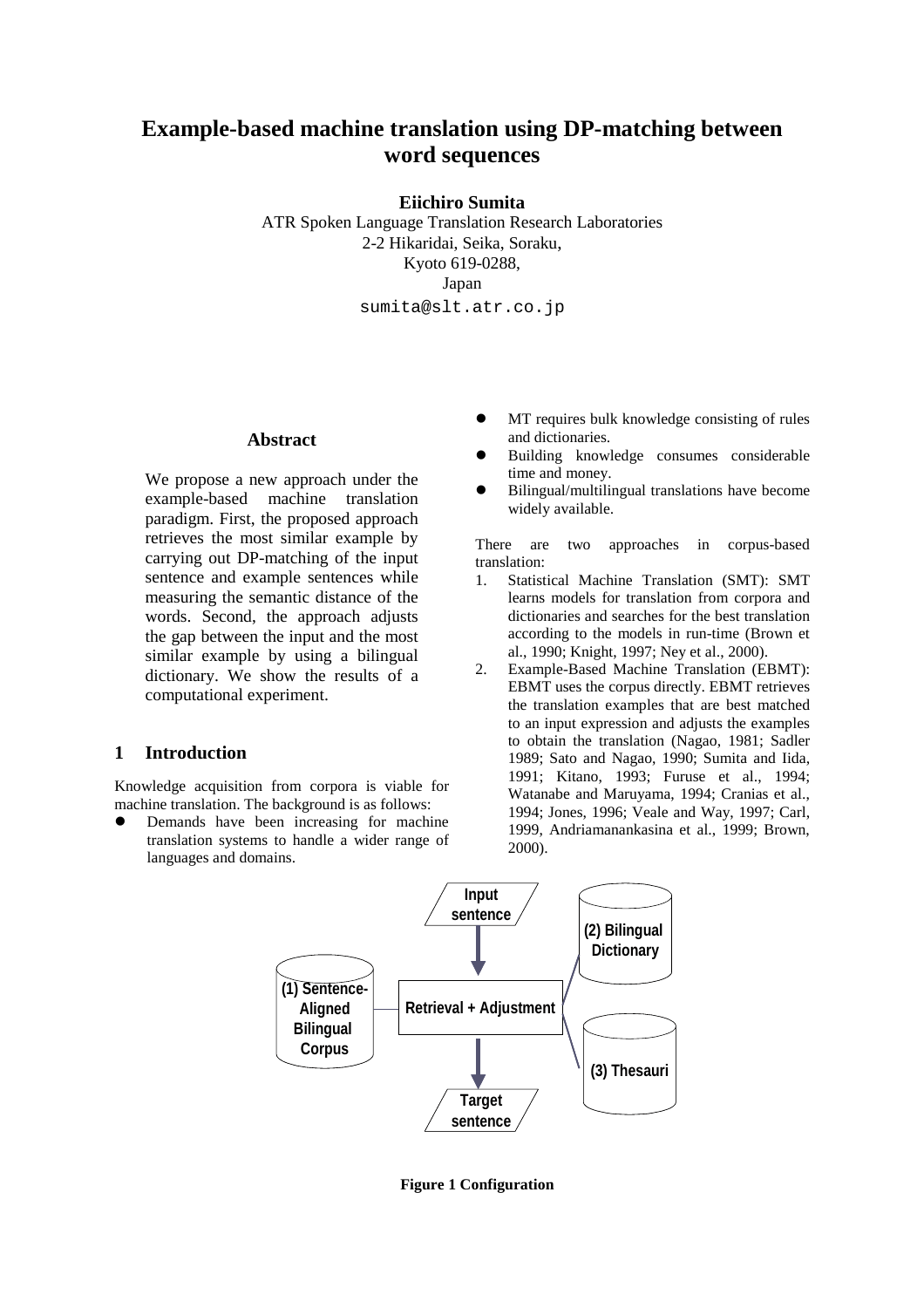This paper pursues EBMT and proposes a new approach by using the distance between word sequences. The following sections show the algorithm, experimental results, and implications and prospects.

#### **2 The proposed method**

#### **2.1 Configuration**

As shown in **Figure 1**, our resources are (1) a bilingual corpus, in which sentences are aligned beforehand; (2) a bilingual dictionary, which is used for word alignment and translation; and (3) thesauri of both languages, which are used for aiding word alignment and incorporating the semantic distance between words into the word sequence distance.

#### **2.2 Algorithm**

The translation process consists of four steps: $<sup>1</sup>$ </sup>

- I. **Retrieve** the most similar translation pair;
- II. **Generate** translation patterns;
- III. **Select** the best translation pattern;
- IV. **Substitute** target words for source words.

Here, we illustrate the algorithm using translation *from Japanese to English* step by step.

#### **2.2.1 Retrieval - Step I**

This step scans the source parts of all example sentences in the bilingual corpus. By measuring the distance (*dist* shown below) between the word sequences of the input and example sentences, it retrieves the examples with the minimum distance, provided the distance is smaller than the given threshold. Otherwise, the whole translation *fails* with no output.

$$
(1)dist = \frac{I + D + 2\sum SEMDIST}{L_{input} + L_{example}}
$$

$$
(2)SEMDIST = \frac{K}{N}
$$

According to equation (1), *dist* is calculated as follows: The counts of the Insertion (I), Deletion (D), and Substitution (S) operations are summed up and the total is normalized by the sum of the length of the source and example sequences.

l

Substitution (S) considers the semantic distance between two substituted words and is called *SEMDIST*. *SEMDIST* is defined as the division of *K* (the level of the least common abstraction in the thesaurus of two words) by *N* (the height of the thesaurus) according to equation (2) (Sumita and Iida, 1991). It ranges from 0 to 1.

Let's observe the following two sentences,<sup>2</sup> (1-j) the input and  $(2-i)$  the source sentence of the translation example, where the hatched parts represent the differences between the two sentences.

- (1-j) iro/ga/ki/ni/iri/masen [color/SUB/favor/OBJ/enter/POLITE-NOT] {I do not care for the color.}
- (2-j) dezain/ga/ki/ni/iri/masen [design/SUB/favor/OBJ/enter/ POLITE-NOT] {I do not care for the design.}

Because "iro" and "dezain" are completely dissimilar in the thesauri used in the experiment, *SEMDIST* is 1, and therefore, the *dist* between them is  $(0+0+2*1)$  /  $(6+6) = 0.167$ . The *dist* is calculated efficiently by a standard *dynamic programming* technique (Cormen 1989).

This step is an application of the so-called *DPmatching*, which is often used in speech recognition research.

#### **2.2.2 Pattern Generation - Step II**

First, the step stores the hatched parts of the input sentence in memory for the following translation. Second, the step aligns the hatched parts of source sentence  $(2-i)$  to corresponding target sentence  $(2-e)$ of the translation example by using lexical resources. <sup>3</sup> We do not align non-hatched parts word by word. We assume that non-hatched parts correspond together as a whole. This keeps most parts of the example unchanged in order to avoid mixing errors or unnaturalness in the translation.

(2-j) dezain/ga/ki/ni/iri/masen (2-e) I do not like the design.

<sup>&</sup>lt;sup>1</sup> Step I corresponds to *Retrieval* in Figure 1 and steps II, III, and IV correspond to *Adjustment*.

<sup>&</sup>lt;sup>2</sup> A Japanese sentence has no word boundary marker such as the *blank* character in English so we put « / » between Japanese words. The brackets show the English literal translation word by word and the braces show the sentence translation in English.

<sup>&</sup>lt;sup>3</sup> We do not consider on the alignment mechanism in this proposal. We have a free hand in selecting an appropriate alignment method out of a spectrum (Manning and Hinrich, 1999) ranging from statistical to lexical types. In the experiment, we rely on a bilingual dictionary and thesauri in both languages.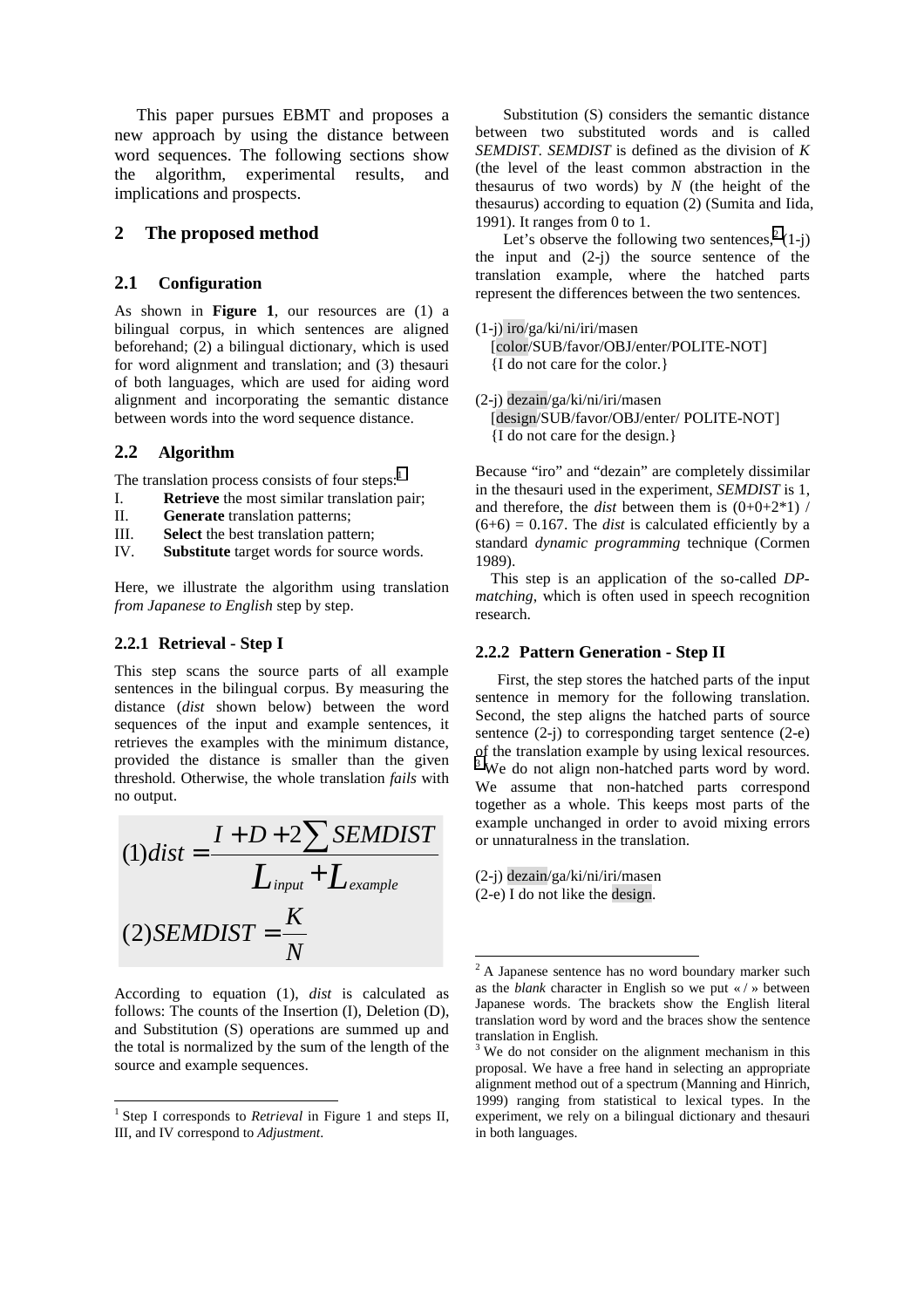We obtain the following translation pattern, where the variable X is used to connect source (2-j-p) and target (2-e-p) and store instance (1-jb) in the input sentence.

 $(2-i-p)$  X/ga/ki/ni/iri/masen  $(2-e-p)$  I do not like the X  $(1-j-b) X = "iro"$ 

#### **2.2.3 Pattern Selection - Step III**

We may retrieve more than one example, and, moreover, translation patterns can differ. We have to select the most suitable one from among these translation patterns. We use a heuristic rule for this purpose.

- 1. Maximize the frequency of the translation pattern.
- 2. If this cannot be determined, maximize the sum of the frequency of words in the generated translation patterns.
- 3. If this cannot be determined, select one randomly as a last resort.

#### **2.2.4 Word Substitution - Step IV**

This step is straightforward. By translating the source word of the variable using the bilingual dictionary, and instantiating the variable within the target part of the selected translation pattern by target word (1-e-b), we finally get target sentence (1-e).

 $(1-e-b) X = "color"$ (1-e) I do not like the color.

### **3 Experiment**

To see whether this **rough** approach works or not, we conducted a computational experiment using a largescale bilingual corpus. In this section, we show the experimental conditions, performance, and error analysis.

|  |  | <b>Table 1 Corpus Statistics</b> |
|--|--|----------------------------------|
|--|--|----------------------------------|

| Sentences       | 204,108         |
|-----------------|-----------------|
| Sentence Length | (J) 8.3         |
|                 | $(E)$ 6.1       |
| Words           | $(J)$ 1,689,449 |
|                 | (E) 1,235,747   |
| Vocabulary      | $(J)$ 19,640    |
|                 | 15,374<br>Е.    |

#### **3.1 Experimental Conditions**

#### **Bilingual Corpus**

We built a collection of Japanese sentences and their English translations, which are usually found in phrasebooks for foreign tourists. Because the translations were made sentence by sentence, the corpus was sentence-aligned by birth. We *lemmatized and POS-tagged* both the Japanese and English sentences using our morphological analysis programs. The total sentence count was about 200 K.<sup>4</sup> The statistics are summarized in **Table 1**.

#### **Test set**

A quality evaluation was done for 500 sentences selected randomly from the above-mentioned corpus and the remaining sentences were used as translation examples for the experiment.

#### **Bilingual Dictionary**

We also used a bilingual dictionary previously developed for another MT system in the travel domain (Sumita et al.1999).

#### **Thesaurus**

We used thesauri whose hierarchies are based on the Kadokawa Ruigo-shin-jiten (Ohno 1984) for distance calculation and word alignment.

# **3.2 Results**

Here, we show coverage and accuracy results as evidence that our proposed machine translation system works.

#### **3.2.1 Coverage**

l

Our approach does not produce any translation when there is no example whose *dist* is within the given threshold, which was 1/3 in the experiment.

**Table 2 Coverage and Sentence Length** 

|               | $\frac{0}{6}$ | Average length |
|---------------|---------------|----------------|
| Exactly       | 46.4          | 5.6            |
| Approximately | 42.8          | 7.7            |
| No Output     | 10.8          | 11.0           |
| Total         | 100.0         |                |

 Our approach covers about 90% of 500 randomly selected sentences. As shown in **Table 2**, one half of 90% is matched *exactly* and the other half is matched *approximately (dist < 1/3).* 

<sup>4</sup> We call a sequence of sentences uttered by a single speaker an utterance. Our corpus is in fact aligned utterance by utterance. Strictly speaking, 'sentence' in this paper should be replaced by 'utterance.'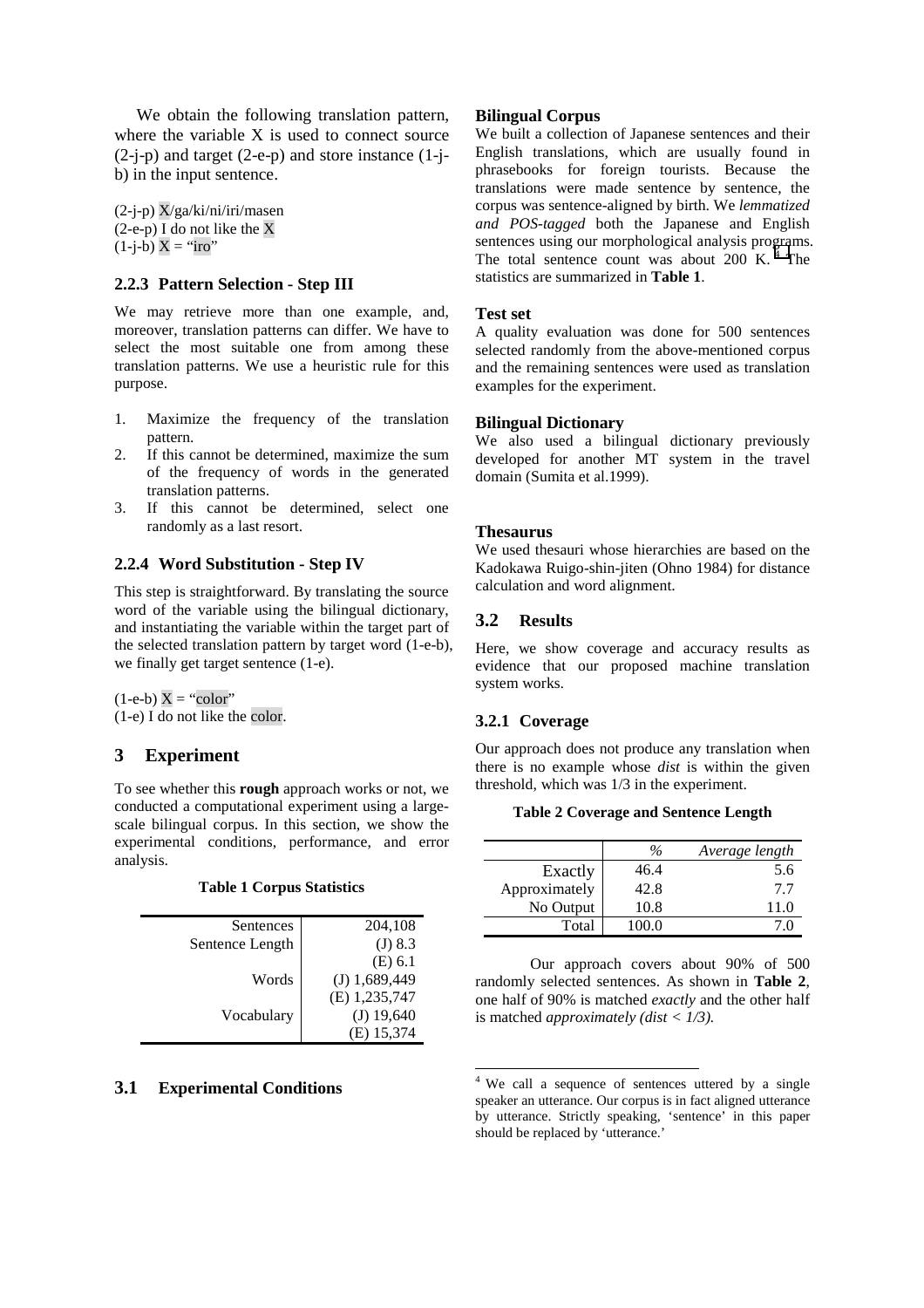The characteristics of *no output* sentences are clearly explained by the average length. Our approach is not good with longer sentences because our algorithm has no explicit step of decomposing an input sentence into sub-sentences and because the longer the sentence, the smaller the possibility that there exists a similar sentence in the example database.

We assume that a coverage of 90% is important because this means that if 200 K sentences were input into the system, the system would produce a translation 90% of the time. In other words, the system would help the user 90% of the time to communicate with foreign people (assuming the user to be in a foreign country).

### **3.2.2 Accuracy**

#### **Quality Ranking**

Each translation is graded into one of four ranks<sup>5</sup> (described below) by a bilingual human translator who is a native speaker of the target language, American English:

(A) Perfect: no problems in either information or grammar; (B) Fair: easy-to-understand with some unimportant information missing or flawed grammar; (C) Acceptable: broken but understandable with effort; (D) Nonsense: important information has been translated incorrectly.

#### **Table 3 Translation Accuracy**

|      | Rank                     |      |
|------|--------------------------|------|
| Good | А                        | 41.4 |
|      | B                        | 25.2 |
|      | C                        | 11.8 |
| Bad  | D                        | 10.8 |
|      | $F(No$ <i>output</i> $)$ | 10.8 |

#### **Result**

As shown in **Table 3**, our proposal achieved a high accuracy of about 80% (A, B, C ranks in total). The remaining 20% are divided into ranks D and F (*No output*).

# **Long Sentence Problem**

Figure 2 shows<sup>6</sup> that the accuracy clearly decreases **as the** *dist* **increases**. This implies two points: (1) *dist* can indicate the quality of the produced translation, in contrast with the fact that MT systems usually do not provide any confidence factor on their results. The user is safe if he/she confines himself/herself to using translations with a small *dist* value; (2) The current algorithm has a problem in handling distant examples, which usually relate to the *long sentence* problem.

### **3.2.3 Error Analysis**

As shown in the previous two subsections, the most dominant problem is *in dealing with relatively longer sentences*. We point out here that even for shorter sentences there are problems, although they are less frequent, as follows:

#### $\bullet$ **Idioms or collocations**

Even when the *dist* between the two sentences is small, i.e., they are quite similar in the source language, the meanings of the sentences can vary and the translation can be different in the target language. This case is not so frequent, but is possible by idioms or collocations as exemplified in the following sample.



**Figure 2 Accuracy by Distance** 

l

6 The horizontal axis indicates the number of sentences.

<sup>5</sup> This ranking was developed for evaluation in spoken language translation. For more details, see (Sumita et al., 1999).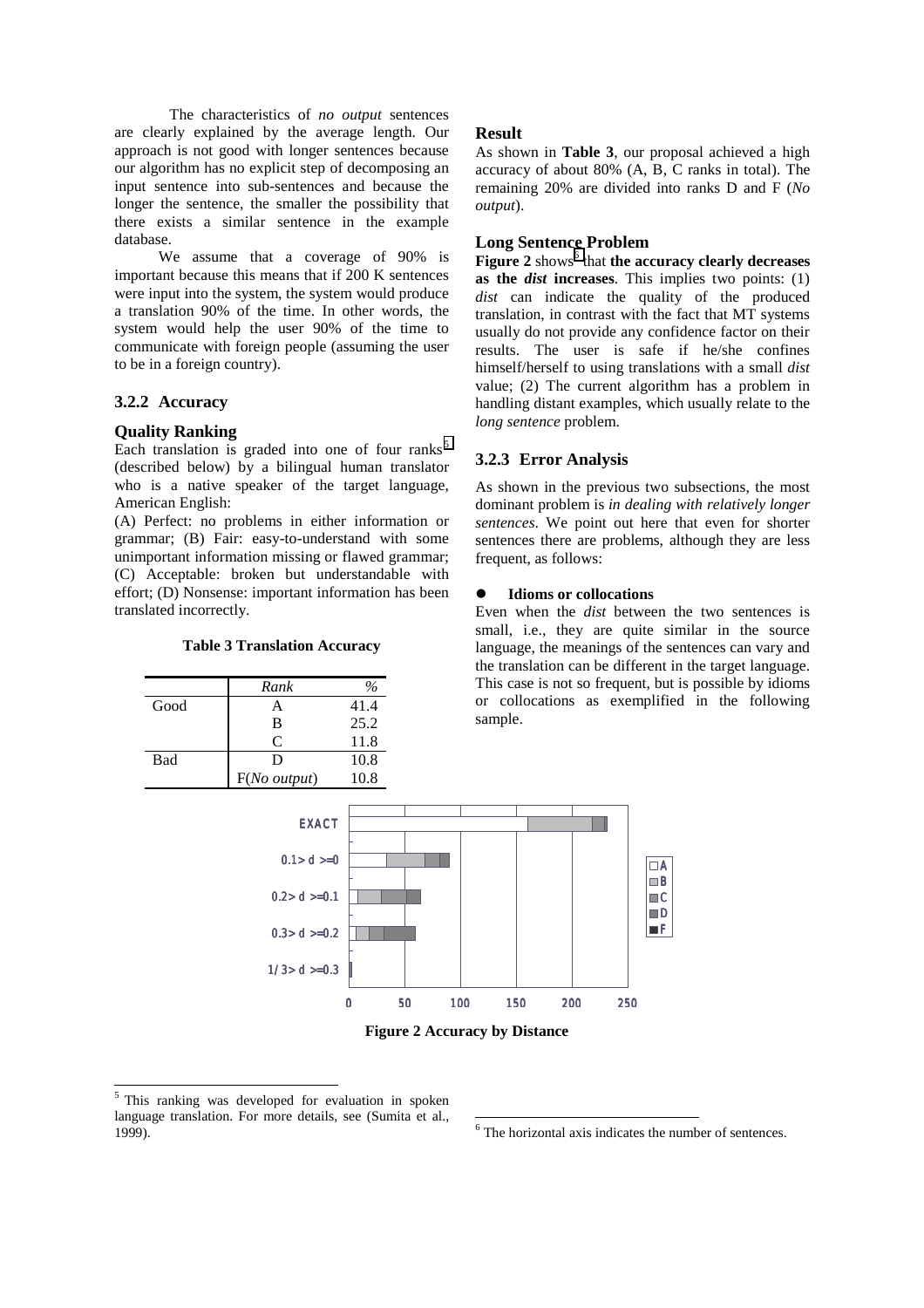

**Figure 3 Comparison of Proposed EBMT and a Commercial MT** 

- 1. kata/o/tsume/teitadake/masu/ka [shoulders/OBJ/shorten-or-sitclosely/REQUEST/POLITE/QUESTION] {Could you tighten the shoulders up?}
- 2. seki/o/tsume/teitadake/masu/ka [seat/OBJ/shorten-or-closeup/REQUEST/POLITE/QUESTION] {Could you move over a little?}

The replaceability between "kata" and "seki" does not hold for these two similar sentences. To avoid this problem, a feedback mechanism of erroneous translations built into the system is one possible solution.

#### $\bullet$ **Noise in data**

The proposed approach accepts the translation example blindly. If the translation is *wrong* or *inappropriate*, the output is directly made defective. The next two translations show contextual inappropriateness. The source parts of the two examples are exactly the same, but the target part of the first example is neutral and that of the second example is specific, i.e., valid only in a special situation. Preventing this requires cleaning the example database, preferably by machine, or collecting sufficiently large-scale data to suppress the influence of noisy examples.

- 1. hai/ari/masu = Yes, we do. [yes/exist/POLITE]
- 2. hai/ari/masu = Yes, we have a shuttle bus. [yes/exist/POLITE]

# **4 Discussion**

Here, we explain the implications of the experimental results and discuss the future extension.

# **4.1 Limitations**

Our proposal has the limitations listed below, but we would like to note that we have obtained high coverage and accuracy for the phrasebook task.

- $\bullet$  Database limitation: If a *nearest neighbor* within the threshold does not exist in the example database, we cannot perform translation. One positive note is that we were able to build the necessary example database for the phrasebook task, which is not a toy.
- $\bullet$  Context limitation: We cannot translate contextdependent words, because contexts are often hard to embed in an example database. For example, Japanese 'konnichiwa' corresponds to 'Good morning' or 'Good afternoon' in English depending on the time of utterance. It is in general difficult to embed such kinds of situational information into the example database.
- $\bullet$  Implementation limitation: We have no method for dividing an input into chunks (such as clauses) at present, so long sentences cannot be dealt with. In addition, no investigation has been made on robustness with respect to recognition errors yet. However, DP-matching is expected to be effective.

### **4.2 Generality vs. Quality**

There is no commercial system that can translate phrasebook sentences at this level of accuracy. **Figure 3** shows a comparison of our proposal and a commercial machine translation system that *accepts* travel conversations. **Table 4** shows sample translations by the above two systems. The upper translation was produced by our proposed system and the lower translation was produced by the commercial system.

The reason behind the performance difference for this task is that the commercial one was built as a general-purpose system and phrasebook sentences are not easy to translate into high-quality results by using such a general-purpose architecture.

However, we must admit that general-purpose architectures are effective and we do not mean to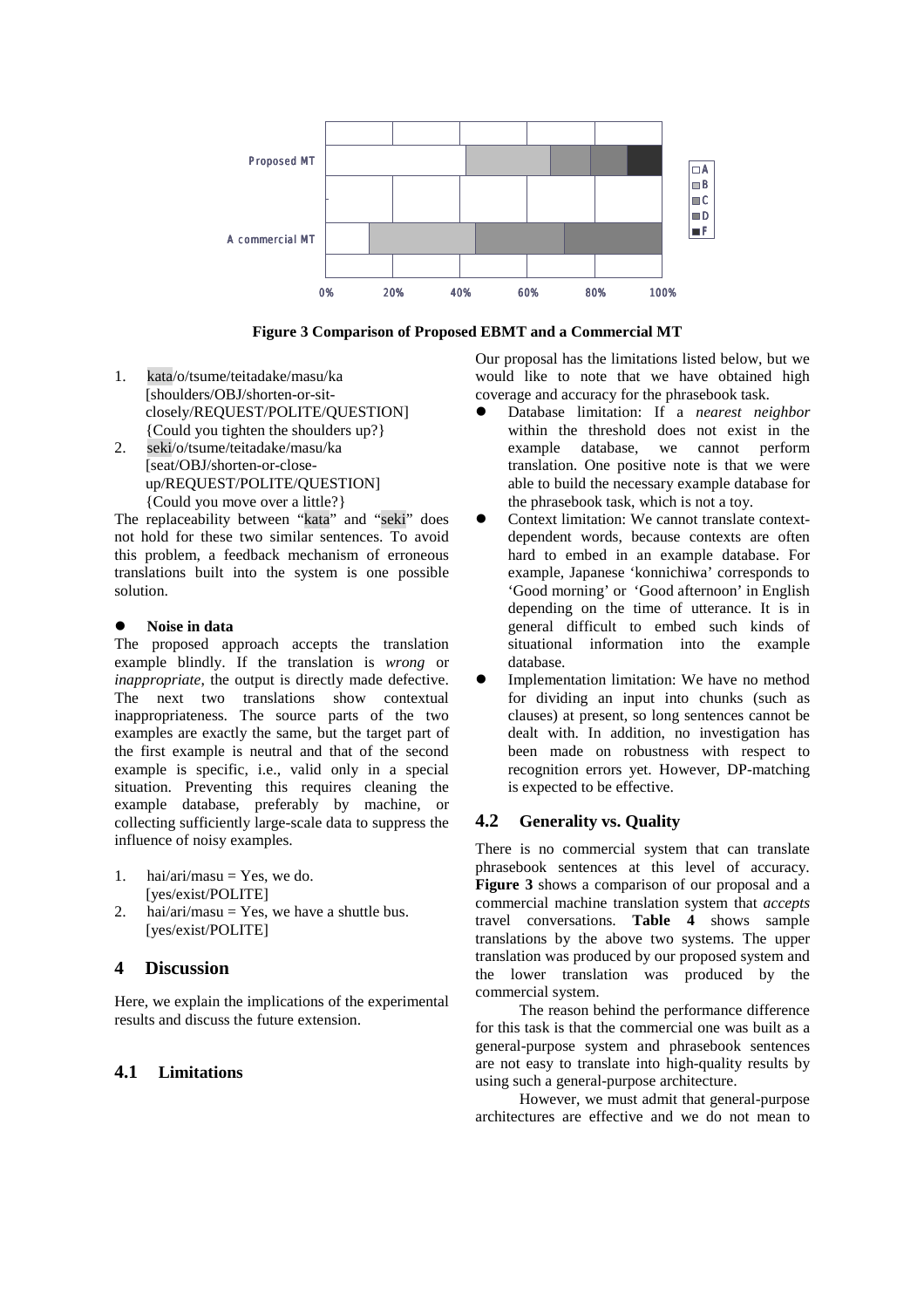#### **Table 4 Sample translations by two MTs**

| pan/o/motto/itadake/masu/ka                                                                                                      | Could I have some more bread?                                                                             |  |
|----------------------------------------------------------------------------------------------------------------------------------|-----------------------------------------------------------------------------------------------------------|--|
| [bread/OBJ/more/get/POLITE/QUESTION]                                                                                             | Is it possible to have bread more?                                                                        |  |
| suteeki/no/yaki/kagen/wa                                                                                                         | How would like your steak?                                                                                |  |
| [steak/of/grill/degree/TOPIC]                                                                                                    | The roasting addition and subtraction of the steak.                                                       |  |
| Sentaku/ki/no/tsukai/kata/o/oshie/tekure/masen/ka<br>[washing/machine/of/use/way/OBJ/teach/REQUEST/PO<br>LITE/NEGATION/QUESTION] | Will you show me how to use the washing machine?<br>Don't I let me know a way of using a washing machine. |  |
| eigo/wa/tokui/dehaari/masen                                                                                                      | I'm not good at English.                                                                                  |  |
| [English/TOPIC/strong/be/ POLITE/NEGATION]                                                                                       | English isn't good.                                                                                       |  |
| korera/no/en/wo/doru/ni/ryougae/shi/tai/n/desu/ga<br>[these/of/yen/OBJ/dollar/IND-<br>OBJ/exchange/do/want/PARTICLE/be/but]      | I'd like to change yen into dollars.<br>But made to want to change these yen into dollars.                |  |

criticize them by using this comparison. It is reasonable to suggest that general-purpose architectures are not the most suitable option for achieving high-quality translations in restricted domains.

# **4.3 Development Cost and Its Reduction in the Future**

We do not need grammars and transfer rules but we do need a bilingual corpus and lexical resources.

The adaptability of our approach to multilingual translation is promising. Because we have already succeeded in J-to-E, one of the most difficult translation pairs, we have little concern about other pairs. If we can create an *n* lingual corpus, we can make *n(n-1)* MT systems.

To enable such a dream within a shorter timeframe, we have to reduce the necessary resources such as bilingual dictionaries and thesauri by automating the construction of lexical knowledge.

We are aiming at such additional cost reduction.

We also want to eliminate restrictions, e.g., sentence-aligned and morphologically tagged example database. By doing so, the applicability of our approach can be increased. This is another important challenge.

A further challenging goal is to establish technology enabling the use of a small-scale corpus.

# **4.4 Related Research**

Here, we would like to compare our proposal and related research in four points: level of knowledge, application of dynamic programming, the use of thesauri, and the task.

#### **Knowledge of EBMT**

Many EBMT studies (Sato and Nagao, 1990; Sato, 1991; Furuse et al., 1994; Sadler, 1989) assume the existence of a bank of aligned bilingual *trees* or a set of *translation patterns*. However, building such knowledge is done by humans and is very expensive. Methods for automating knowledge building are still being developed. In contrast, our proposal does not rely on such a high-level analysis of the corpus and<br>requires only word-level knowledge, i.e., only word-level knowledge, i.e., morphological tags and dictionaries.

#### **Dynamic programming**

*Dynamic programming* has been used within the EBMT paradigm (1) for technical term translation (Sato, 1993), and (2) for translation support (Cranias et al., 1994).

Sato translates technical terms, which are usually compound nouns, while we translate sentences. He uses a corpus in which translation units of a pair of technical terms are aligned, while we do not require the alignment of translation units. He defines the matching score and we define the distance between word sequences, which are different. However, both are computed by a standard dynamic programming technique.

Based on surface structures and content words, Cranias defined a similarity score between texts and introduced the idea of clustering the translation memory to speed up the retrieval of similar translation examples. The score is again computed by a standard dynamic programming technique, but Cranias provides not a translation but only a retrieval.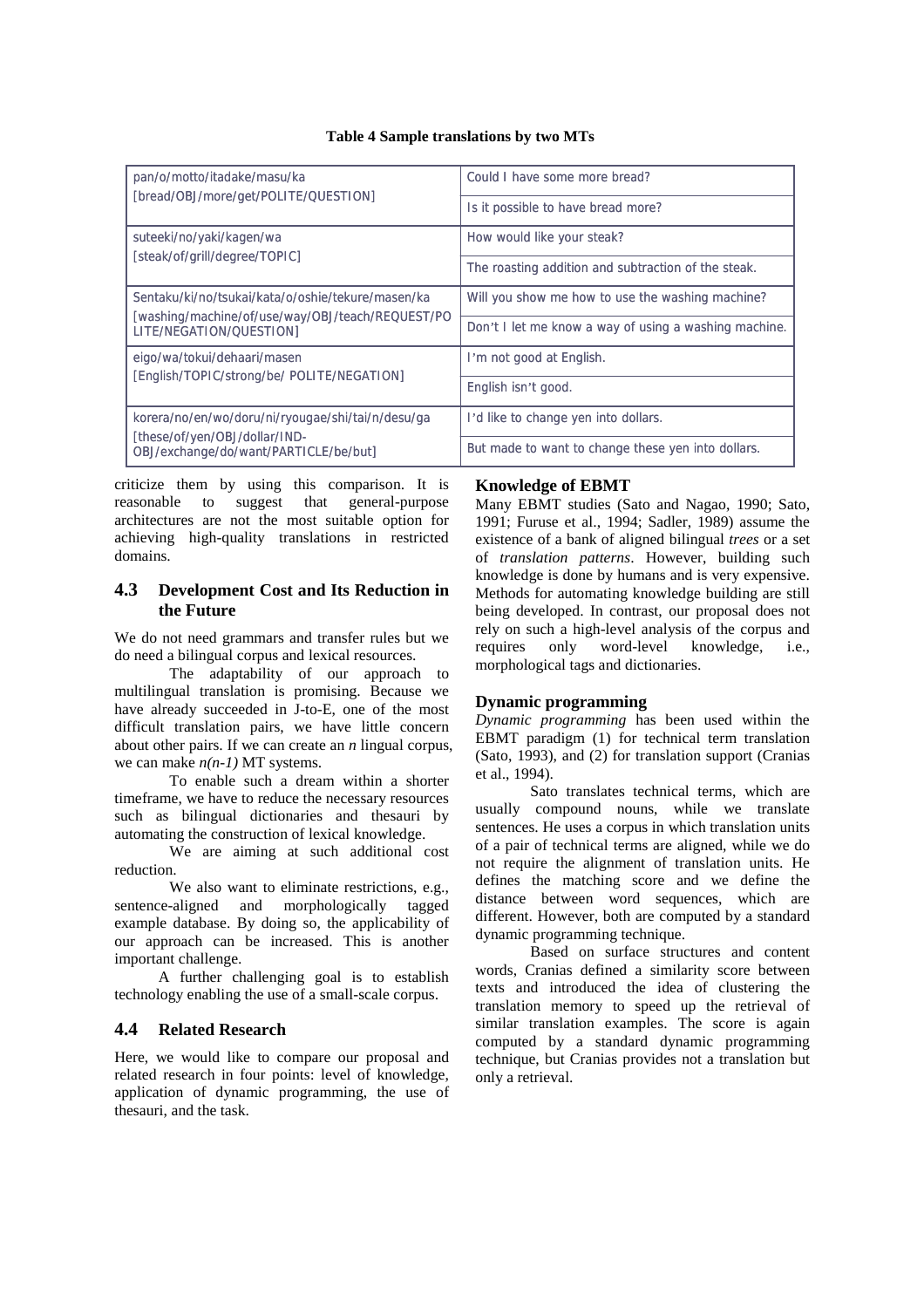#### **Thesaurus**

Brown (2000) uses *equivalence classes* to successfully improve the coverage of EBMT. He proposed a method of automatically generating equivalence classes using clustering techniques, while we use hand-coded thesauri (in the experiment). Such automation is very attractive, and the author is planning to follow in Brown's line, in spite of a fear that low frequent words will not be dealt with effectively by clustering techniques. Brown uses a hard condition, i.e., whether a word is included in an equivalence class or not, while we provide the relative distance between two words. It is unknown which method is better for EBMT. We do not plan on sticking with the current implementation using handcoded thesauri, as we realize that further research on these open problems is indispensable.

#### **Phrasebook task**

The phrasebook task was first advocated for the task of speech translation by (Stentiford and Steer, 1987). They pointed out that when communicating within a limited domain such as *international telephone communications*, it is nearly possible to specify all of the required message concepts. They used a *keywordbased approach* to access concepts to overcome speech recognition errors. On the other hand, we use  $DP$ -matching techniques for this end.<sup>7</sup> The scalability of the keyword-based approach has raised questions because enlarging a corpus directly increases the chances of conflict in identifying the concepts to be conveyed.

# **5 Concluding Remarks**

We proposed a new approach using DP-matching for retrieving examples within EBMT and demonstrated its coverage and accuracy through a computational experiment for a restricted domain, i.e., a phrasebook task for foreign tourists.

There is much room for our translation method to improve: (1) decomposing input sentences will improve the coverage, and  $(2)$  indexing or clustering the example database will drastically improve the efficiency of the current naïve implementation.

### **Acknowledgement**

l

First, the author thanks anonymous reviewers for their useful comments. The author's heartfelt thanks go to Kadokawa-Shoten for providing the Ruigo-Shin-Jiten. Thanks also go to Dr. Seiichi YAMAMOTO, President and Mr. Satoshi SHIRAI, Department Head, for providing the author with the chance to pursue this research.

#### **References**

Andriamanankasina, T., Araki, K. and Tochinai, T. 1999. *Example-Based Machine Translation of Part-Of-Speech Tagged Sentences by Recursive Division*. Proceedings of MT SUMMIT VII. Singapore.

Brown, P. F., Cocke, J., Della Pietra, S. A., Della Pietra, V. J., Jelinek, F., Lafferty, J., Mercer, R. L., and Roossin, P. S. 1990. *A Statistical Approach to Machine Translation*. Computational Linguistics 16(2).

Brown, R. D. 2000. *Automated Generalization of Translation Examples*. In Proceedings of the Eighteenth International Conference on Computational Linguistics (COLING-2000), pp. 125- 131. Saarbrücken, Germany, August 2000.

Carl, M. 1999. *Inducing Translation Templates for Example-Based Machine Translation*, Proc. Of MT-Summit VII.

Cormen, H. T., Leiserson, C. E. and Rivest, L. R. 1989. *Introduction to Algorithms*, MIT Press, p. 1028.

Cranias, L., Papageorgiou, H. and Piperidis, S. 1994. *A Matching Technique in Example-Based Machine Translation*. Institute for Language and Speech Processing, Greece. Paper presented to Computation and Language.

Furuse, O., Sumita, E. and Iida, H. 1994. *Transfer-Driven Machine Translation Utilizing Empirical Knowledge*. Transactions of IPSJ, Vol. 35, No. 3, pp. 414-425 (in Japanese).

Jones, D. 1996. *Analogical Natural Language Processing*. UCL Press. London, 155p.

Kitano, H. 1993. *A Comprehensive and Practical Model of Memory-Based Machine Translation*. Proc. of IJCAI-93. pp. 1276-1282.

Knight, K. 1997. *Automating Knowledge Acquisition for Machine Translation*, AI Magazine, 18/4.

Manning, D., C. and Hinrich, S. (1999) Chapter 5 of *Foundations of statistical natural language processing*, MIT Press, p. 680.

<sup>&</sup>lt;sup>7</sup> We believe our approach is robust against speech recognition errors, but we have not yet applied it to speech recognition results.